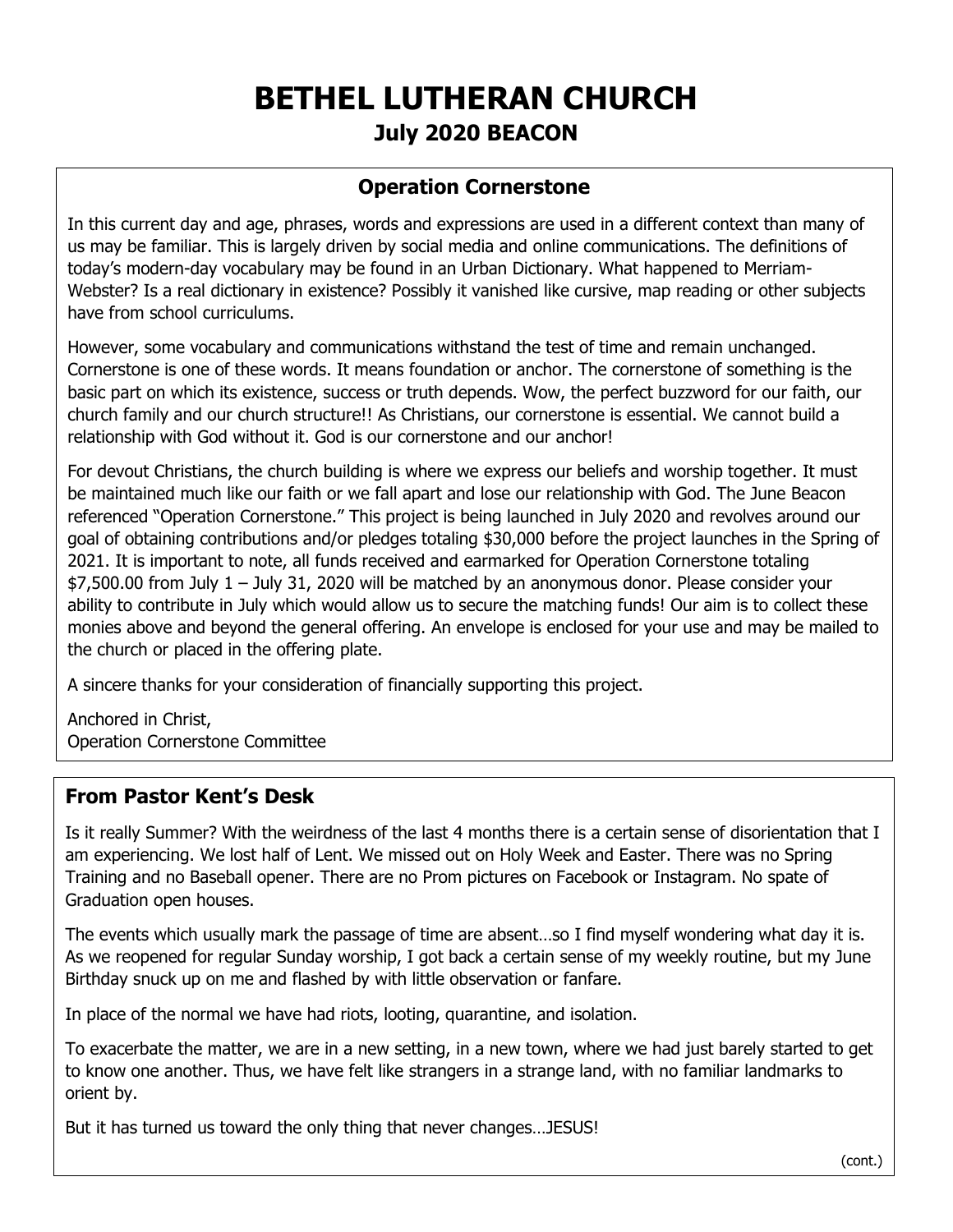From Pastor Kent's Desk (cont.)

It has caused me to re-evaluate the markers of my life. It has driven me to Scripture to refresh my understanding of the prophecies of the End Times. It has reminded me that I am to live in a state of constant readiness… for the day of the Lord will come like a Thief in the Night!

As we slowly return to normal and see our weekly Sunday attendance steadily climb back to prequarantine numbers, I know that I will have a different sense of what really matters. If the marker of my life is my weekly worship of Jesus, then He will be both my goal and my longing! I find myself strangely refreshed at 10:30 am each Sunday because I have been both in the presence of the Lord and in the company of His Saints. You need that as much as I do!

So, I look forward to seeing you back in worship as soon as possible!

When Jesus is our focus, the rest of life will assume its proper perspective!

Pastor Kent

# **June 14, 2020 Church Council Minutes**

(to be reviewed at the July Council meeting)

**Present**: Allen Redman, JoAnne Schwarz, Jeff Jacobson, Dale Krohn, Greg Carolus, Marilyn Ingalls, Kyle Rice, and Pastor Wallace

**Call to order** by President Allen Redman "In the Name of the Father, the Son and the Holy Spirit. Amen."

**Devotions:** None

Approval of the Agenda: Added Tuckpointing and Mediacom to Old Business. Motion made, second & approved.

**Approval of the May Minutes**: Motion made, second & approved.

**Approval of the Treasurer's Report**: Treasurers Report was not available

**Pastor's Report**: Pastor Wallace provided an update on shut-in visits. Discussed the status of members who are ill. Pastor advised that home visits are increasing as members get more comfortable to receive visitors. Conversation on music ministry. Pastor Wallace will continue playing the guitar during the services until the piano/organ players feel more comfortable to attend services.

#### **Ministry Team Reports**:

- 1. Children & Youth: No meeting. Gavin and Devon Bernard will be attending Village Creek Bible Camp in Lansing, Iowa.
- 2. Outreach & Fellowship: No meeting
- 3. Property Committee: The entry/exit kitchen door of the church and the east door to the parsonage that were recently replaced were inspected by installers and will be fixed. The property committee had a spring cleanup day where they removed tree branches behind the church and repaired gutters on the parsonage. It was reported that the outside water fountain is leaking, and the handicap accessible door opener needs to be repaired. The committee also advised that the outside air conditioning units are going to be moved.
- 4. Worship & Music Ministry Team: No meeting
- 5. Social Concerns: No meeting
- 6. Mission/Benevolence Ministry Team: Committee members won't be meeting until the second quarter, 2020 is complete.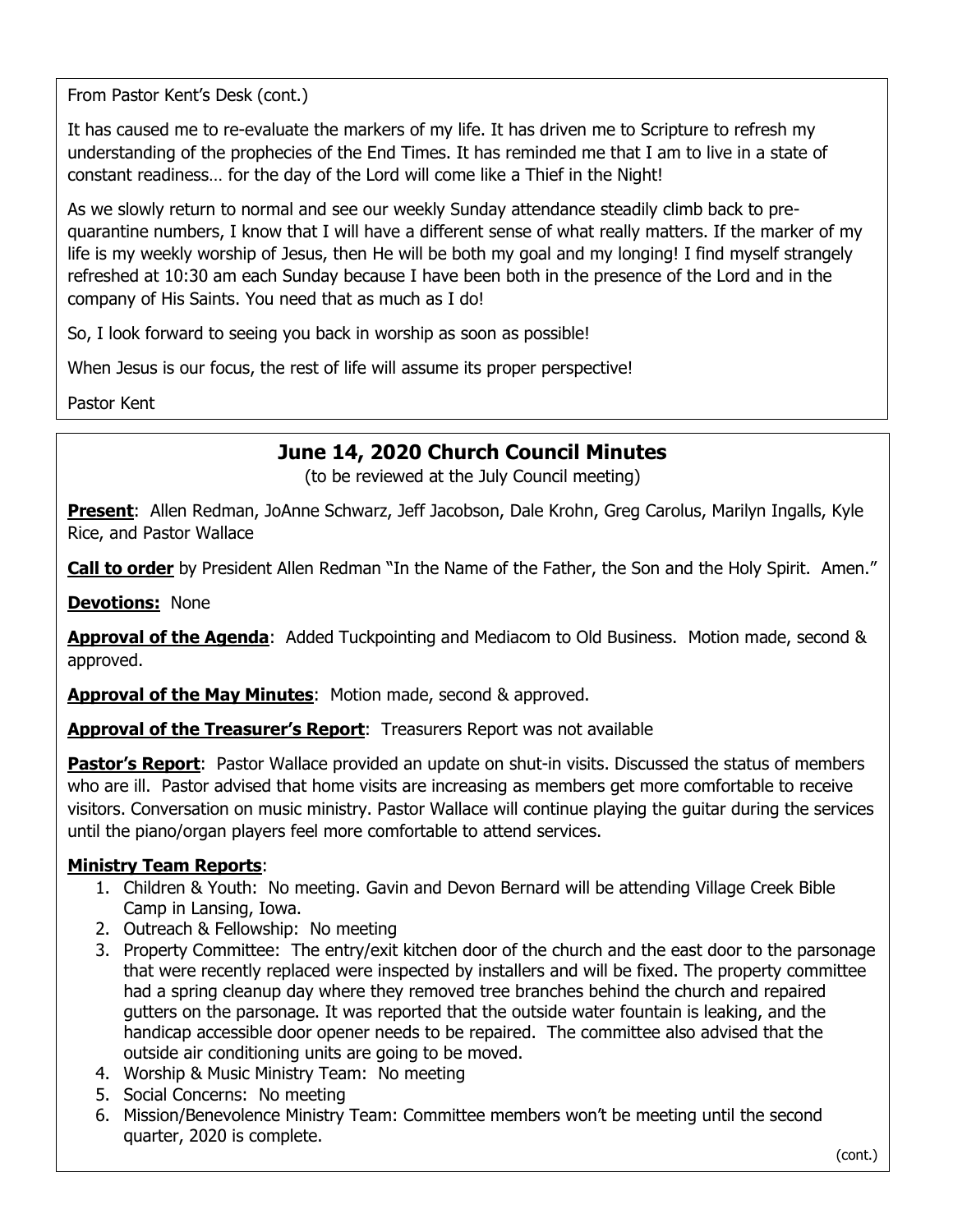June 14, 2020 Church Council Minutes (cont.)

**Correspondence/Bill Approval**: Letter from Lincoln Savings Bank in reference to the Payroll Protection Program.

#### **Old Business**:

- 1. JoAnne Schwarz gave a report on updating the church directory.
- 2. Individual communion sets will be arriving on June  $15<sup>th</sup>$ . The congregation will use the communion sets on June  $21<sup>st</sup>$  in the pews.
- 3. Mediacom installed internet, basic cable TV, and phone to the parsonage to replace CenturyLink. Mediacom will be installed in the church sometime this week or next. The change was made because the maximum upload/download speed of the internet provided by CenturyLink was not satisfactory.
- 4. Karr Tuckpointing reported that they will not be able to begin tuckpointing the church until the spring of 2021. Operation Cornerstone committee will attempt to raise funds to pay for the entirety of the tuckpointing before the work is completed. An anonymous organization has agreed to match funds up to \$7,500.00. One criteria of the matching funds is that the funds will have to be paid to the church during the month of July 2020 in order for the matching dollars to take effect.

#### **New Business**: None

Motion to adjourn, second & approved.

Closing Prayers/The Lord's Prayer

Submitted by Jeff Jacobson, Recording Secretary

# **Hey Bethel Lutheran Kids – BIG or Little!**

I HAVE A DREAM!... OR IS IT A VISION?

Proverbs 29:18 says, "Where there is no vision, the people perish: but he that keepeth the law, happy is he." In other words, without a long-term plan... without a vision... people are doomed to "wander aimlessly," or be "scattered" to the wind!

Dreams? Visions?… What is the difference?

•Dreams are images or visions that come while in a state of sleep. They can be divinely inspired by God, or the enemy or ourselves.

•A vision is a spiritual revelation coming to an individual while awake. This revelation can come in the form of an open vision or a mental vision.

Whether dream or vision, they are Biblical, and powerful in the leading of where we should go... or where we shouldn't!

Throughout these last months, it's been difficult to put into action definite plans!

I had thoughts of completing our Sunday School year with a celebratory party, summarizing and rejoicing in what we had learned. The Bible Superheroes, left in the middle of the Old Testament were printed on Facebook.

I started visualizing what we could do for the summer... Perhaps two, one/half-day learning activities where we would invite all of the children of the community to come learn about Jesus, and have fun while doing it!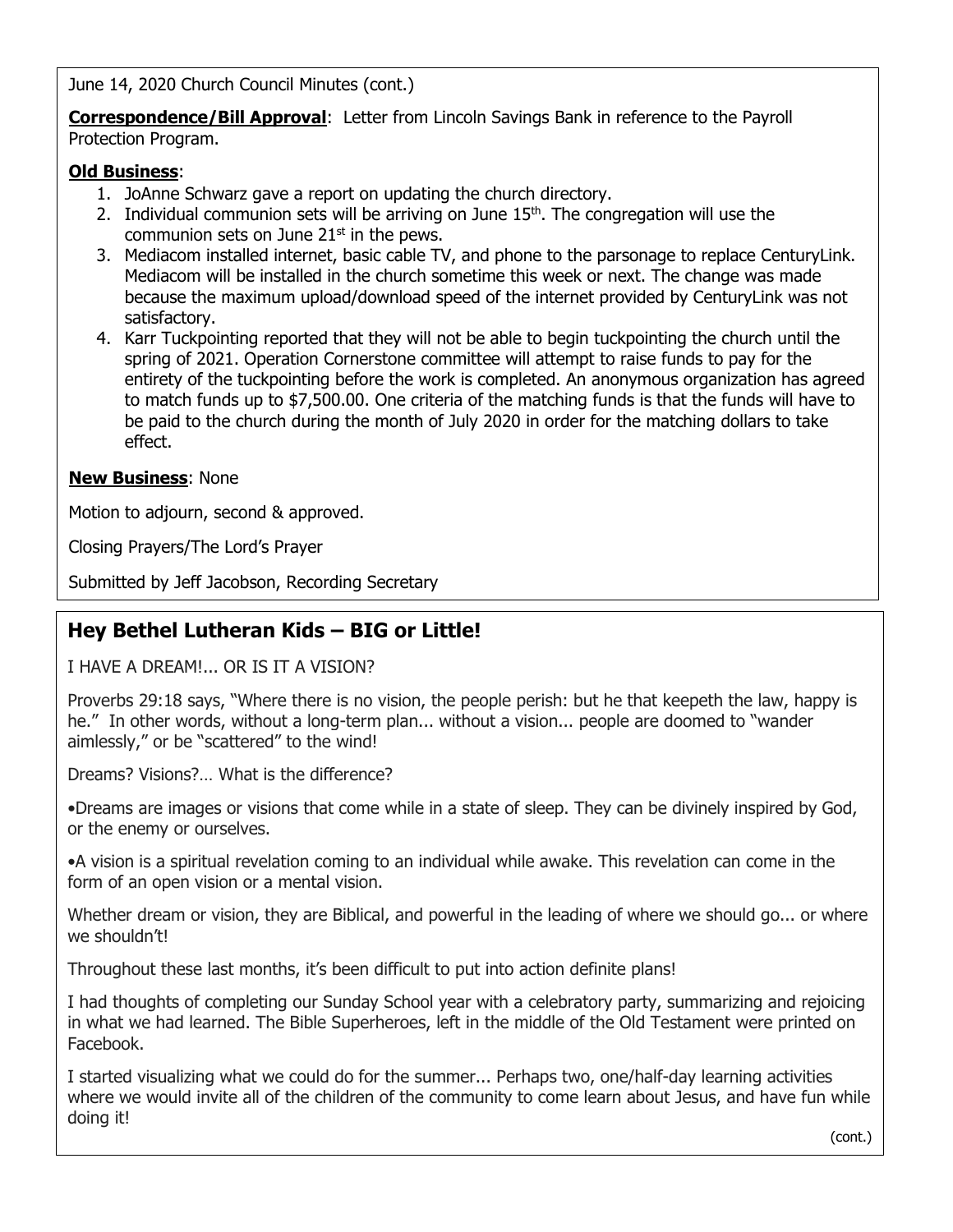Hey Bethel Lutheran Kids – BIG or Little! (cont.)

Things were still uncertain when our quarantine ended late May, regarding large gatherings. So, I began envisioning one gathering for Summer.

These past few days another surge of Covid-19 has entered our community.

"What should we do Lord"?

I am not without hope!!... and I continue to "see" children filling Bethel Lutheran Church! Children who are joyful in Jesus, who are not intimidated by talking about Him to their friends, or even by praying out loud in the company of one or more!

Therefore, at this time I am hoping for one gathering towards the end of August, maybe even early September. (3–4 hours max.) This would be a combination VBS (of sorts) and Rally Day for Sunday school where kids/parents might register for Sunday School 20/21.

Brooke Paulson and I have talked about ideas and have come up with a circus/carnival theme. Most all of our local celebrations have been canceled for the summer, so this seems perfect.

There would be a "big top tent" for Bible lessons, animals, and children sharing what they've learned, several other pop-up tents with games, and maybe even "Clowning 101" where kids can dress up, have their faces painted, and dig through scripture to create their own "schtick" for others to see! As a former (Christian) clown, I've done this several times and have found that Kids love it!

But to pull something like this off, I need your help. I understand that people may fear getting too involved due to time, energy, or work constraints, and I have learned to create smaller jobs.… Many hands lighten the load! I ENCOURAGE TEENAGERS TO HELP OUT!!

PLEASE let me know if you can get behind this "vision" in some way. What would be your "best" time? Please text me at 715-296-0796 and let me know what you can do.

At this time, I see possible needs for: Prayer warriors Food People to man games People to wear costumes (2-3) Face painters Registrars Ticket booth Prize table PR (Distribution of flyers around the community.) Set-up Tear down

Pastor Kent has agreed to be the ringmaster!! Yaaay!!!

"Ladies and gentlemen, children of all ages, welcome to the greatest show on earth!... Where you will experience The Bible as you never have before!… Amazing! Stupendous!"... You'll walk, you'll talk, you'll crawl on your belly like a reptile!… Come one come all!"

So prayerfully get behind the vision!... And imagine the sounds of children joyfully experiencing Jesus and his people, at Bethel Lutheran Church, Parkersburg, Iowa!

Rebecca Wallace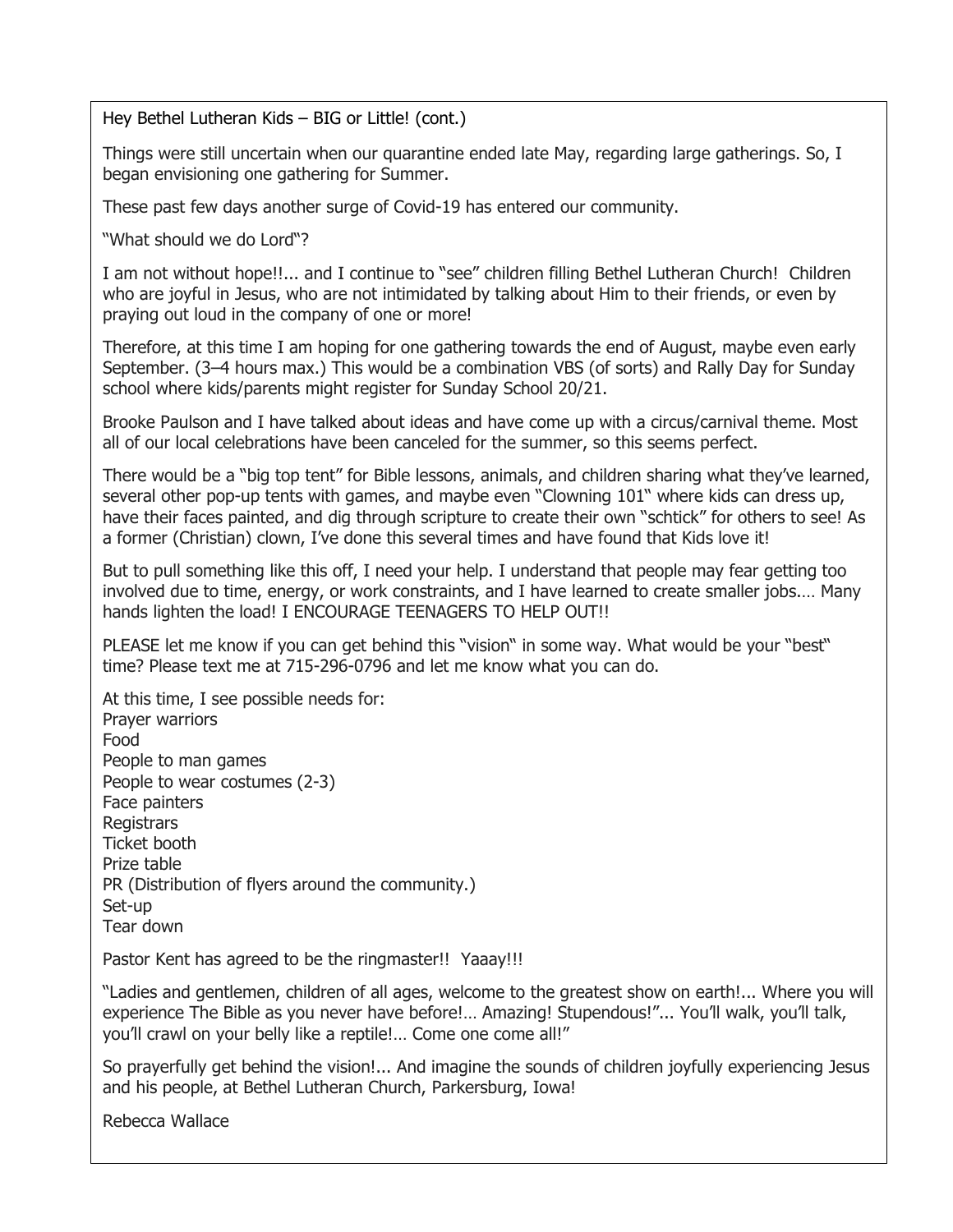## **Worship Assistant Schedule for July--Worship Service 9:00 am**

|                    | July 5, 2020                  | July 12, 2020 | July 19, 2020   | July 26, 2020 |
|--------------------|-------------------------------|---------------|-----------------|---------------|
| <b>USHERS</b>      | Jeff Jacobson                 | Jeff Jacobson | Dan Frey        | Dan Frey      |
| ORGANISTS/PIANISTS | Janet Mennen/Sharleen Hubbard |               |                 |               |
| <b>ALTAR GUILD</b> |                               |               |                 |               |
| <b>ACOLYTES</b>    | Ava Mann                      | Gavin Bernard | Corryn Mann     | Evan Palmer   |
| <b>COMMUNION</b>   | Marilyn Ingalls               |               | Marilyn Ingalls |               |
| <b>ASSISTANTS</b>  | Allen Redman                  |               | Allen Redman    |               |

## **June Summary of Attendance and Financial Contributions**

|                                | Attendance | Bene./Mission | Current     | <b>Building Maint.</b> |
|--------------------------------|------------|---------------|-------------|------------------------|
| Sunday, June 7                 | 38         | \$189.90      | \$2,114.10  | \$0.00                 |
| Sunday, June 14                | 35         | \$82.50       | \$1,492.50  | \$0.00                 |
| Sunday, June 21                | 36         | \$31.10       | \$1,349.90  | \$0.00                 |
| <b>January 1-June 22, 2020</b> |            | \$3,354.09    | \$45,107.10 | \$250.00               |

## **Organized Prayer for Bethel Families**

**Week of July 5** – Dale & Candy Krohn, Henry & Janice Gerloff, Sandi Shepard, Dave & Sharleen Hubbard

**Week of July 12 –** Lance & Kim Marlette, Bill & Jackie Hager, Merle & Merna Schrage, Dennis & Karol Ellermann

**Week of July 19** – Bob & Lista Patterson, Pastor Kent & Rebecca Wallace, Shannon & Natalie Spree & Ethan Allen, Bruce & Cindy Simon

**Week of July 26** – Josh & Nora (Mann) Balvanz, Brad & Lindey Hedrick & family, Dan & Nancy Hemann & Nate

# **July Birthdays**

- 4 Beth Van Lengen
- 5 Pat Rule
- 6 Leah Ingalls
- 8 Connie Luhring
- 13 Shirley Bergman
- 13 Steve Brouwer
- 13 Evan Palmer
- 16 Benne Buss
- 24 Jean Scully
- 26 Michelle Stearns
- 29 Stacy Palmer
- 31 Bella Bernard
- 31 Lorna Bernard
- 31 Randy Luhring

## **July Anniversaries**

- 1 Eric & Rebecca Simmons (3)
- 8 Terry & Darla Drewelow (43)
- 10 Jeff & Diane Johnson (44)
- 13 Justin & Tessa Matherly (7)

Email: bethelparkersburg@gmail.com Website: www.bethelparkersburg.org 'Like' & 'Follow' us on Facebook